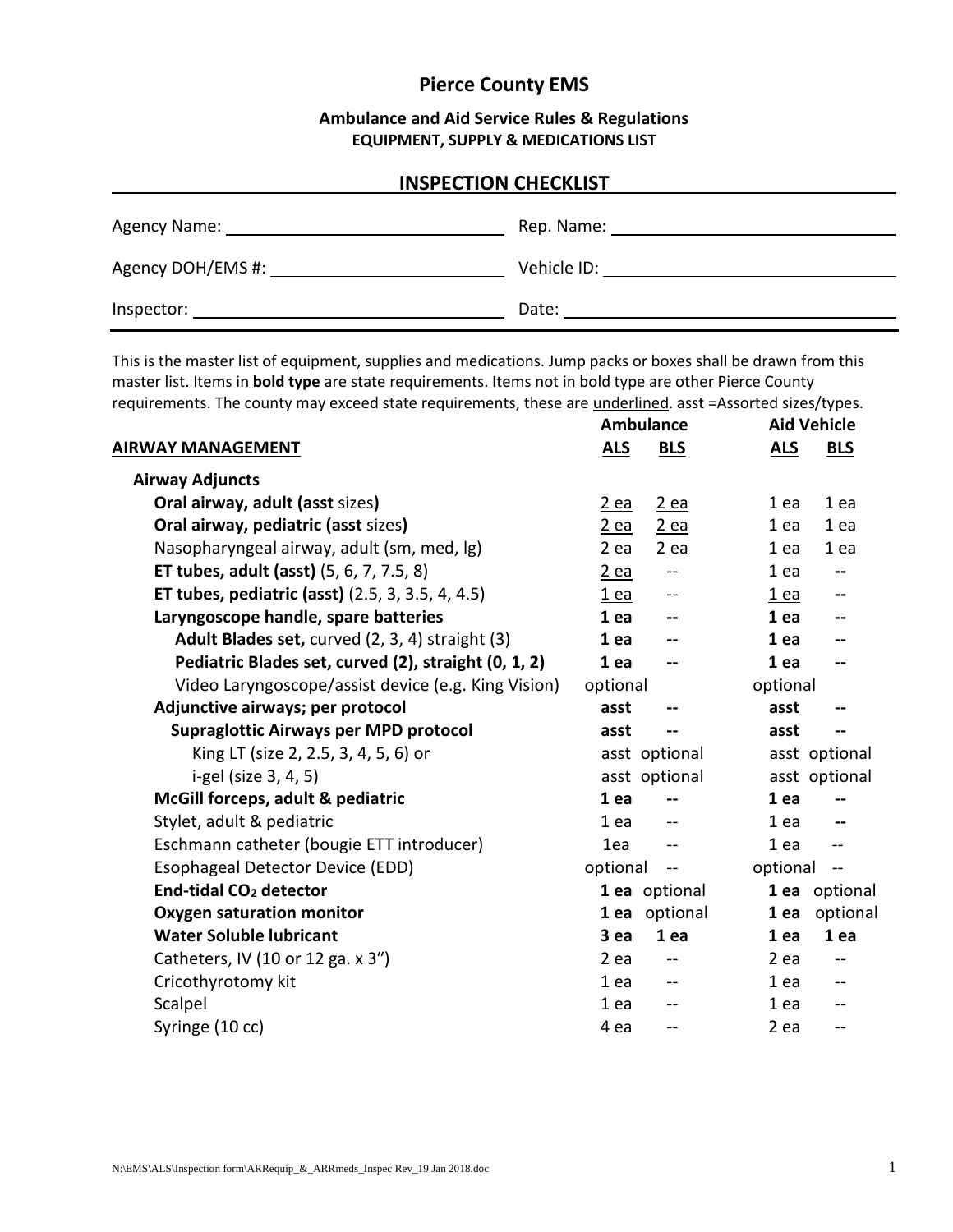|                                                      |                                                                               | <b>Ambulance</b> |            | <b>Aid Vehicle</b> |            |
|------------------------------------------------------|-------------------------------------------------------------------------------|------------------|------------|--------------------|------------|
|                                                      |                                                                               | <u>ALS</u>       | <b>BLS</b> | <b>ALS</b>         | <b>BLS</b> |
| <b>Suction</b>                                       |                                                                               |                  |            |                    |            |
| Suction, portable                                    |                                                                               | 1 ea             | 1 ea       | 1 ea               | 1 ea       |
| Spare suction container                              |                                                                               | 1 ea             | 1 ea       | 1 ea               | 1 ea       |
| Suction, vehicle mounted and powered,                |                                                                               |                  |            |                    |            |
|                                                      | providing: minimum of 30 L/min. & vacuum>300 mm Hg                            | 1 ea             | 1 ea       |                    |            |
| Spare suction container                              |                                                                               | 1 ea             | 1 ea       | --                 |            |
| Tubing, suction                                      |                                                                               | 1 ea             | 1 ea       | 1 ea               | 1 ea       |
| <b>Rigid suction tips</b>                            |                                                                               | $2$ ea           | 2 ea       | 1 ea               | 1 ea       |
| <b>Bulb syringe, pediatric</b>                       |                                                                               | 1 ea             | 1 ea       | 1 ea               | 1 ea       |
|                                                      | Catheters, suction (per local protocol)                                       |                  |            |                    |            |
| Adult                                                | (14 Fr or 16 Fr or 18 Fr x 22")                                               | 1 ea             | 1 ea       | 1 ea               |            |
| Pediatric                                            | $(6, 8, 10$ Fr)                                                               | 1 ea             | 1 ea       | --                 |            |
| Nasogastric tube                                     | $(14$ or $16$ Fr)                                                             | 1 ea             |            | --                 |            |
|                                                      | $(8, 10$ Fr)                                                                  | 1 ea             | --         | --                 |            |
| Syringe, catheter tip (60 cc)                        |                                                                               | 1 ea             | --         | --                 |            |
| <b>Oxygen Delivery</b>                               |                                                                               |                  |            |                    |            |
| Oxygen delivery system, built in                     |                                                                               | 1 ea             | 1 ea       |                    |            |
|                                                      | 3000L oxygen supply, with regulator, 500 PSI minimum, or equivalent liquid    |                  |            |                    |            |
| oxygen system (size M or larger)                     |                                                                               | 1 ea             | 1 ea       |                    |            |
|                                                      | 300L oxygen cylinder, with regulator, 500 PSI minimum, or equivalent liquid   |                  |            |                    |            |
| oxygen system (size D or larger)                     |                                                                               | 2 ea             | 2 ea       | 1 ea               | 1 ea       |
| Cannula, nasal, adult                                |                                                                               | 4 ea             | 4 ea       | 2 ea               | 2 ea       |
| O <sub>2</sub> mask, non-rebreather, adult           |                                                                               | 4 ea             | 4 ea       | 2 ea               | 2 ea       |
| O <sub>2</sub> mask, non-rebreather, pediatric       |                                                                               | 2 ea             | 2 ea       | 1 ea               | 1 ea       |
| BVM with O <sub>2</sub> reservoir, adult             |                                                                               | 1 ea             | 1 ea       | 1 ea               | 1 ea       |
| BVM with O <sub>2</sub> reservoir, pediatric (child) |                                                                               | 1 ea             | 1 ea       | 1 ea               | 1 ea       |
| BVM with O <sub>2</sub> reservoir, infant            |                                                                               | 1 ea             | 1 ea       | 1 ea               | 1 ea       |
| CPAP (e.g. Pulmodyne)                                |                                                                               | 1 ea             | 1 ea       | 1 ea               | 1 ea       |
| Nebulizer                                            |                                                                               | 2ea              |            | 1ea                |            |
| Meconium aspirator                                   |                                                                               | 1 ea             |            | optional           |            |
|                                                      |                                                                               |                  |            |                    |            |
| PATIENT ASSESSMENT AND CARE                          |                                                                               |                  |            |                    |            |
|                                                      | Sphygmomanometer, adult, large (portable)                                     | 1 ea             | 1 ea       | 1 ea               | 1 ea       |
|                                                      | Sphygmomanometer, adult, regular (portable)                                   | 1 ea             | 1 ea       | 1 ea               | 1 ea       |
| Sphygmomanometer, pediatric (portable)               |                                                                               | 1 ea             | 1 ea       | 1 ea               | 1 ea       |
| Stethoscope, adult                                   |                                                                               | 1 ea             | 1 ea       | 1 ea               | 1 ea       |
| Thermometer, per county protocol                     |                                                                               |                  |            |                    |            |
|                                                      | hypothermia and hyperthermia capable                                          | 1 ea             | 1 ea       |                    |            |
| Thermometer, disposable covers                       |                                                                               | 1 ea             | 1 ea       | 1 ea               |            |
|                                                      | Flashlight w/spare or rechargeable batteries & bulb (e.g. penlight)1 ea       |                  | 1 ea       | 1 ea               | 1 ea       |
|                                                      | Cardiac Care: Defibrillation capability appropriate to the level of personnel |                  |            |                    |            |
| Monitor/defibrillator (manual capable)               |                                                                               |                  |            |                    |            |
| with necessary supplies                              |                                                                               | 1 ea             |            | 1 ea               |            |
| <b>Automated External Defibrillator</b>              |                                                                               |                  |            |                    |            |
| with necessary supplies                              |                                                                               | $\mathbf{u}$     | 1 ea       | --                 | 1 ea       |
|                                                      |                                                                               |                  |            |                    |            |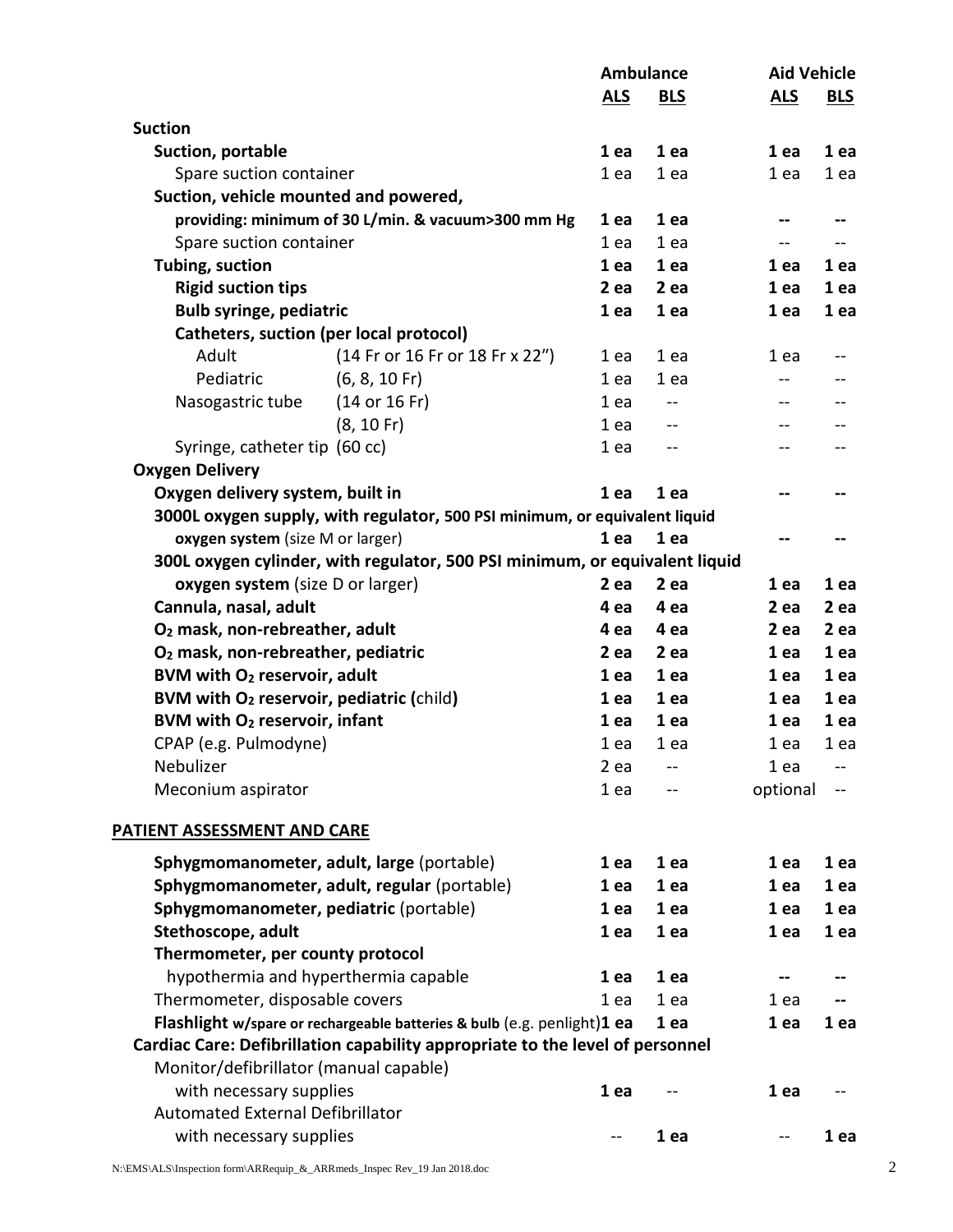|                                                                      | <b>Ambulance</b>                     | <b>Aid Vehicle</b>                              |  |  |
|----------------------------------------------------------------------|--------------------------------------|-------------------------------------------------|--|--|
|                                                                      | <b>ALS</b><br><b>BLS</b>             | <b>ALS</b><br><b>BLS</b>                        |  |  |
| <b>EKG/defibrillation Quik-Pads</b>                                  | 2 ea<br>$\frac{1}{2}$                | 1 ea<br>$\overline{a}$                          |  |  |
| <b>EKG</b> paper                                                     | 1 rolls<br>--                        | 1 roll<br>$-$                                   |  |  |
| Electrodes, adult                                                    | 10 sets                              | 3 sets<br>$\sim$ $\sim$                         |  |  |
| Needle, spinal (18 ga. x 3 1/2")                                     | 1 ea<br>$-$                          | 1 ea<br>$\overline{\phantom{a}}$                |  |  |
| Automated mechanical chest compression devices, AHA and MPD approved |                                      |                                                 |  |  |
| AutoPulse, or                                                        | optional optional                    | optional optional                               |  |  |
| <b>LUCAS Device</b>                                                  | optional optional                    | optional optional                               |  |  |
| <b>IV Access</b>                                                     |                                      |                                                 |  |  |
| <b>Intravenous Fluids per protocol</b>                               |                                      |                                                 |  |  |
| D5W and/or D10W (IV Solution)                                        | optional                             | optional<br>--                                  |  |  |
| Lactated Ringers (IV solution) 1000 cc                               | optional                             | optional                                        |  |  |
| Sodium Chloride 0.9% (IV solution) 1000 cc                           | 4 ea                                 | $2$ ea<br>--                                    |  |  |
| Sodium Chloride 0.9% (IV solution) 250 cc                            | 1 ea<br>$- -$                        | 1 ea<br>$\overline{\phantom{a}}$                |  |  |
| <b>Administration Sets per protocol</b>                              |                                      |                                                 |  |  |
| Adult (maxi-drip)                                                    | 4 ea<br>--                           | $2$ ea<br>--                                    |  |  |
| Adult (mini-drip)                                                    | $2$ ea                               | $2$ ea<br>--                                    |  |  |
| Pediatric, volume control device, or                                 | 2 ea<br>--                           | 1 ea<br>--                                      |  |  |
| 3-way stopcocks                                                      | $2$ ea                               | 2 ea<br>--                                      |  |  |
| Catheters, intravenous (asst) $(14 - 24$ ga.), safety                | 2 ea                                 | 2 ea<br>--                                      |  |  |
| Needles, Hypodermic (asst), safety                                   | 6 ea                                 | 3 ea<br>--                                      |  |  |
| Needles, Intraosseous, per protocol (adult & pediatric)              | $\mathbf{2}$                         | $\mathbf{1}$<br>--                              |  |  |
| IO driver (optional)                                                 | $\mathbf{1}$                         | $\mathbf{1}$                                    |  |  |
| <b>Sharps container</b>                                              | 1 ea<br>1 ea                         | 1 ea<br>1 ea                                    |  |  |
| Syringes (asst) $\sim$ (1 cc, 5 cc, 10 cc, 20 cc)                    | 4 ea<br>$\overline{\phantom{m}}$     | $2$ ea<br>$--$                                  |  |  |
| (60 cc or equivalent)                                                | 1 ea<br>$\rightarrow$                | $\sim$<br>$\overline{a}$                        |  |  |
| <b>Nasal Medication Atomizer Device</b>                              | $2$ ea<br>2 ea                       | 2ea<br>2 ea                                     |  |  |
| <b>Glucose measuring device (with supplies)</b>                      | 1 ea<br>1 ea                         | 1ea<br>1 ea                                     |  |  |
| Blood chemistry measurement device (e.g. iSTAT)                      | optional<br>$\overline{\phantom{m}}$ | optional<br>$\qquad \qquad -$                   |  |  |
| <b>Pressure infusion device</b>                                      | 1 ea                                 | optional<br>$\overline{\phantom{a}}$            |  |  |
| Chlorhexidine preps                                                  | optional optional                    | optional optional                               |  |  |
| Alcohol preps                                                        | 12 ea 12 ea                          | 12 ea 12 ea                                     |  |  |
| Provodine preps                                                      | 12ea                                 | 12ea                                            |  |  |
| Blood tubes, (asst color tops)                                       | optional<br>$\rightarrow$            | optional<br>$\hspace{0.05cm}$ $\hspace{0.05cm}$ |  |  |
| Razor                                                                | 1 ea<br>1 ea                         | 1 ea<br>1 ea                                    |  |  |
| Dressings, transparent                                               | 12ea<br>$-$                          | 4 ea<br>--                                      |  |  |
| Tourniquets (IV type)                                                | 3 ea                                 | 3 ea<br>--                                      |  |  |
| <b>Wound Care</b>                                                    |                                      |                                                 |  |  |
| <b>Bandage strips, self-adhesive</b>                                 | asst<br>asst                         | asst<br>asst                                    |  |  |
| Dressing, sterile                                                    | asst<br>asst                         | asst<br>asst                                    |  |  |
| Gauze pads, 4" x 4"                                                  | 12ea<br>12ea                         | 12 ea<br>12ea                                   |  |  |
| Dressing, sterile, trauma                                            | 2 ea<br>2 ea                         | 2 ea<br>2 ea                                    |  |  |
| Dressing, occlusive                                                  | 2 ea<br>2 ea                         | 2 ea<br>2 ea                                    |  |  |
| Roller gauze bandage                                                 | asst<br>asst                         | asst<br>asst                                    |  |  |
| Tape, medical                                                        | asst<br>asst                         | asst<br>asst                                    |  |  |
| Hemostatic dressing (asst)                                           | optional optional                    | optional optional                               |  |  |
|                                                                      |                                      |                                                 |  |  |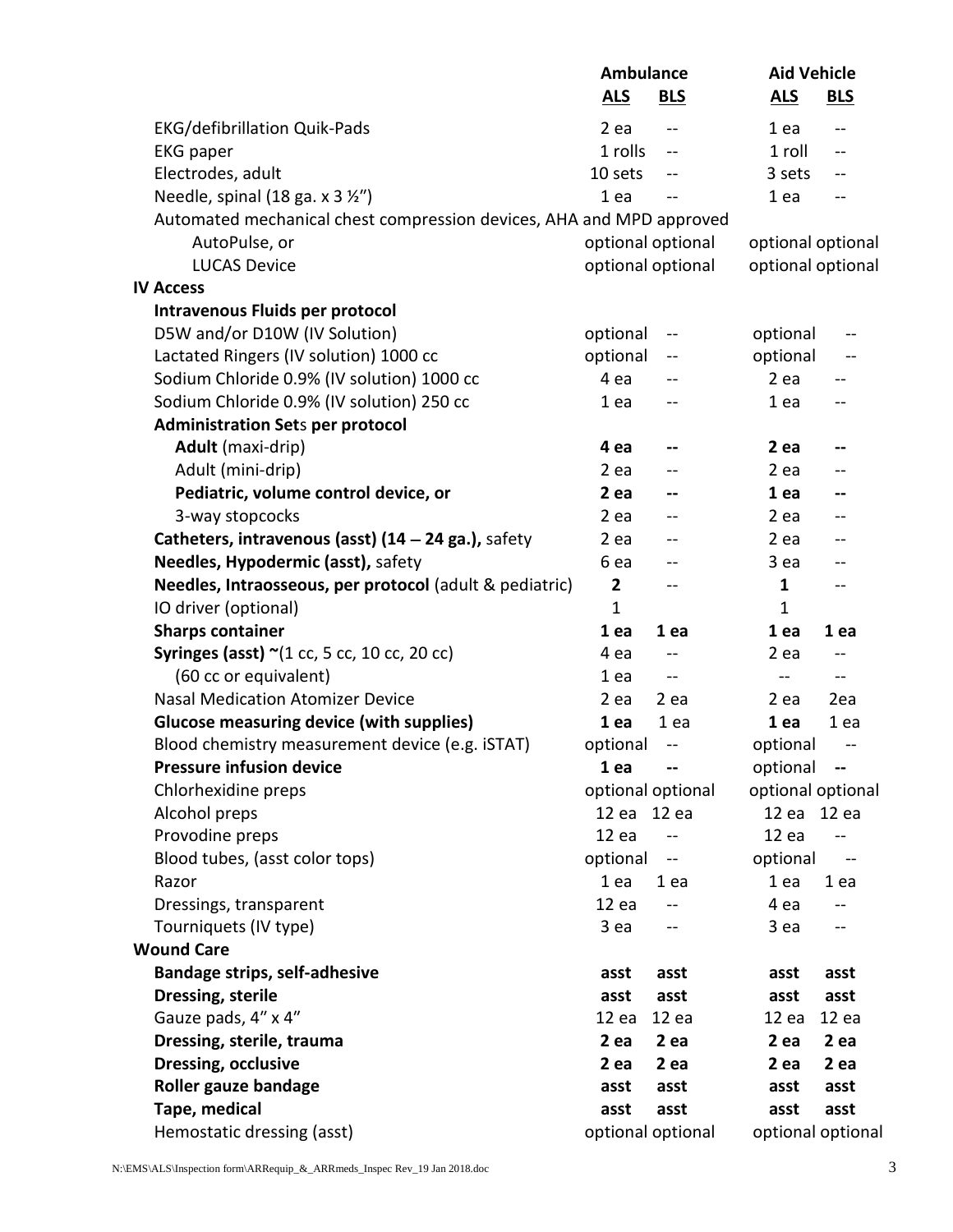|                                                                              | <b>Ambulance</b>  |                   | <b>Aid Vehicle</b>           |                   |
|------------------------------------------------------------------------------|-------------------|-------------------|------------------------------|-------------------|
|                                                                              | <u>ALS</u>        | <u>BLS</u>        | <u>ALS</u>                   | <b>BLS</b>        |
| Tourniquet, commercial                                                       | 2ea               | 2 ea              | 2 ea                         | 2ea               |
| Cold packs                                                                   | 4 ea              | 4 ea              | 2 ea                         | 2 ea              |
| Hot packs                                                                    | 2 ea              | 2 ea              | 2 ea                         | 2 ea              |
| Scissors, bandage                                                            | 1 ea              | 1 ea              | 1 ea                         | 1 ea              |
| <b>Irrigation solution</b>                                                   | 2 ea              | 2 ea              | 1 ea                         | 1 ea              |
| Bandage, triangular                                                          | 4 ea              | 4 ea              | 4 ea                         | 4 ea              |
| <b>Ring Cutter</b>                                                           | optional optional |                   |                              | optional optional |
| <b>Splinting</b>                                                             |                   |                   |                              |                   |
| <b>Backboard with straps</b>                                                 | 2 ea              | 2 ea              | 1 ea                         | 1 ea              |
| Stretcher, scoop                                                             |                   | optional optional |                              | optional optional |
| Backboard padding (e.g. Back Raft)                                           | optional optional |                   | optional optional            |                   |
| <b>Head immobilization equipment</b>                                         | 1 ea              | 1 ea              | 1 ea                         | 1 ea              |
| <b>Pediatric Immobilization device</b>                                       | 1 ea              | 1 ea              | 1 ea                         | 1 ea              |
| Immobilizer, cervical/thoracic, adult (e.g. KED, OSS)                        | 1 ea              | 1 ea              |                              | --                |
| <b>Extrication collars, rigid</b>                                            |                   |                   |                              |                   |
| Adult (small, medium, large)                                                 | asst              | asst              | asst                         | asst              |
| <b>Pediatric or functionally equivalent sizes</b>                            | asst              | asst              | asst                         | asst              |
| Splint, traction, adult with straps                                          | 1 ea              | 1 ea              |                              |                   |
| Splint, traction, pediatric with straps                                      | 1 ea              | 1 ea              | $\qquad \qquad \blacksquare$ | $\sim$            |
| Splint, adult (arm and leg)                                                  | 2 ea              | 2 ea              | 1 ea                         | 1 ea              |
| Splint, pediatric (arm and leg)                                              | 1 ea              | 1 ea              | 1 ea                         | 1 ea              |
| Pelvic stabilization device (e.g. PelvicBinder, SAM sling) optional optional |                   |                   | optional optional            |                   |

## **PERSONAL INFECTION CONTROL**

| <b>Personal infection control</b>                        |            |            |            |            |
|----------------------------------------------------------|------------|------------|------------|------------|
| and protective equipment as required by the              |            |            |            |            |
| <b>Department of Labor and Industries</b>                | <b>Yes</b> | <b>Yes</b> | <b>Yes</b> | <b>Yes</b> |
| Gloves, exam, non-sterile, box $@$ per size              | 1 box      | 1 box      | 1 box      | 1 box      |
| Gowns, disposable                                        | 2 ea       | 2 ea       | 2 ea       | 2 ea       |
| Shoe covers                                              | 4 ea       | 4 ea       | 2 ea       | 2 ea       |
| Eye protection, one per member, sized to fit             | 1 ea       | 1 ea       | 1 ea       | 1 ea       |
| HEPA filter, one per member, sized to fit                | 1 ea       | 1 ea       | 1 ea       | 1 ea       |
| Infectious waste container                               | 1 ea       | 1 ea       | 1 ea       | 1 ea       |
| Masks, surgical                                          | 6 ea       | 3 ea       | 3 ea       | 3 ea       |
| Plastic sacks (regular and bio-hazard)                   | 2 ea       | 2 ea       | 2 ea       | 2 ea       |
| Disinfectant spray                                       | 1 ea       | 1 ea       | 1 ea       | 1 ea       |
| <b>GENERAL</b>                                           |            |            |            |            |
| Litter, wheeled, collapsible with a functional restraint |            |            |            |            |
| system per the manufacturer                              | 1 ea       | 1 ea       |            |            |
| Child Restraint System (e.g. Pedi-Mate)                  | 1 ea       | 1 ea       |            |            |
| Limb Restraints, soft (e.g. Posey, Skil-Care)            | 1 ea       | 1 ea       | 1 ea       | 1 ea       |
| Pillows (plastic covered or disposable)                  | 2 ea       | 2 ea       |            |            |
| Pillow cases (cloth or disposable)                       | 4 ea       | 4 ea       |            |            |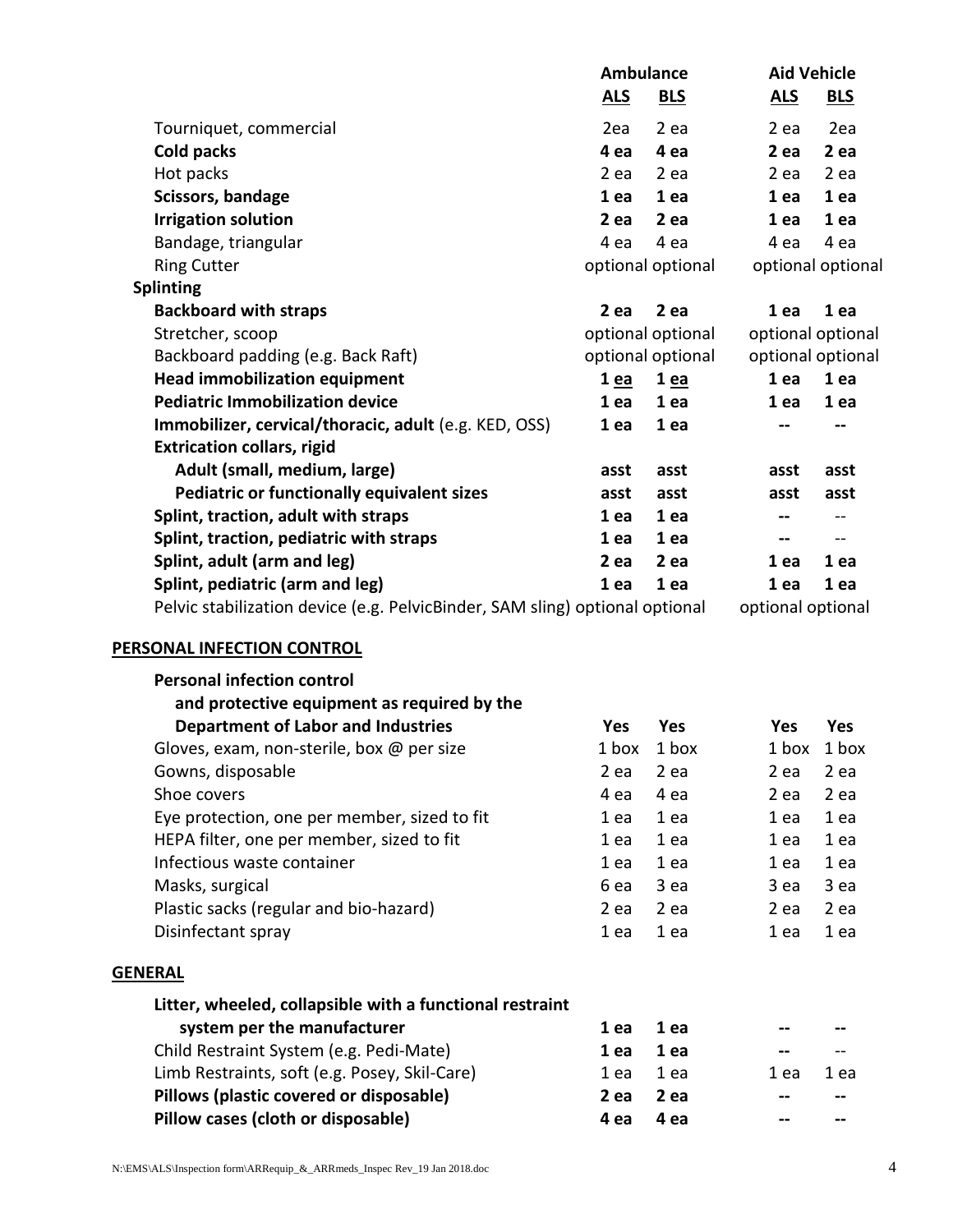|                                                                                                                                          | <b>Ambulance</b>   |                  | <b>Aid Vehicle</b>                  |                       |
|------------------------------------------------------------------------------------------------------------------------------------------|--------------------|------------------|-------------------------------------|-----------------------|
|                                                                                                                                          | <b>ALS</b>         | <b>BLS</b>       | <u>ALS</u>                          | <b>BLS</b>            |
| Sheets (cloth or disposable)                                                                                                             | 4 ea               | 4 ea             | 2 ea                                | 2 ea                  |
| <b>Blankets</b>                                                                                                                          | $2$ ea             | 2 ea             | 2 ea                                | 2 ea                  |
| Towels, cloth or disposable, 12" x 23" minimum                                                                                           | 4 ea               | 4 ea             | $2$ ea                              | 2 ea                  |
| <b>Emesis collection device</b>                                                                                                          | 1 ea               | 1 ea             | 1 ea                                | 1 ea                  |
| <b>Urinal</b>                                                                                                                            | 1 ea               | 1 ea             | --                                  | $- -$                 |
| Bed pan                                                                                                                                  | 1ea                | 1 ea             | --                                  | --                    |
| <b>OB kit</b>                                                                                                                            | 1 ea               | 1 ea             | 1 ea                                | 1 ea                  |
| <b>Communication Equipment,</b>                                                                                                          |                    | $1$ ea* $1$ ea*  |                                     | $1$ ea* $1$ ea*       |
| 2-way capable between vehicle and Dispatch & Medial Control (*if cell phones are used,                                                   |                    |                  |                                     |                       |
| there must be also be another method of radio contact with Dispatch & Medial Control)                                                    |                    |                  |                                     |                       |
|                                                                                                                                          |                    |                  |                                     |                       |
| <b>Forms and charts</b>                                                                                                                  |                    |                  |                                     |                       |
| Pierce County Protocol per person, or on unit                                                                                            | 1 ea               | 1 ea             | 1 ea                                | 1 ea                  |
| AHA Handbook (current edition)                                                                                                           | 1 ea               | 1 ea             | 1 ea                                | 1 ea                  |
| EMS EMIR forms (or agency-issued forms) or                                                                                               | 10 <sub>ea</sub>   | 10 ea            |                                     | 10 ea 10 ea           |
| Portable computer for EPCR (if doing electronic charts) optional                                                                         |                    | optional         |                                     | optional optional     |
| Patient AMA/Refusal-of-Care/ROR forms                                                                                                    | 2 ea               | $2$ ea           | 2 ea                                | $2$ ea                |
| Length based tool for estimating pediatric                                                                                               |                    |                  |                                     |                       |
| medication and equipment sizes                                                                                                           | 1 ea               | 1 ea             | 1 ea                                | 1 ea                  |
| Triage identification for 25 patients per county protocol                                                                                | <u>25 ea 25 ea</u> |                  |                                     | <u>25 ea 25 ea</u>    |
| StatBand -SB Triage version                                                                                                              |                    |                  |                                     |                       |
| <b>EXTRICATION plan-</b>                                                                                                                 |                    |                  |                                     |                       |
| Agency must document how extrication                                                                                                     |                    |                  | Provider must be able to articulate |                       |
| will be provided when needed.                                                                                                            |                    |                  | how to access extrication equipment |                       |
|                                                                                                                                          |                    |                  |                                     |                       |
| <b>MEDICATIONS according to local patient care protocols-</b> See page 6 for Medications                                                 |                    |                  |                                     |                       |
| Storage and handling of pharmaceuticals in ambulances and aid vehicles must be in compliance with the<br>manufacturers' recommendations. |                    |                  |                                     |                       |
| Note: If a BLS agency is stocking Epinephrine 1:1000 in vials or ampules in place of EpiPen auto-                                        |                    |                  |                                     |                       |
| injectors they must carry required supplies to draw up and administer the medication via                                                 |                    |                  |                                     |                       |
| syringe/needle.                                                                                                                          |                    | Ambulance        |                                     | Aid Vehicle           |
|                                                                                                                                          |                    | <b>BLS</b>       |                                     | <b>BLS</b>            |
| Epinephrine 1:1000, 1mL ampule, or                                                                                                       |                    | $2$ ea           |                                     | $2$ ea                |
| Epinephrine 1:1000, 1 mL vial                                                                                                            |                    | <u>2 ea</u>      |                                     | <u>2 ea</u>           |
| Needles, Hypodermic (asst), safety                                                                                                       |                    |                  |                                     |                       |
| 22 or 23 gauge needles<br>$\frac{1}{2}$ inch length for pediatric patients                                                               |                    |                  |                                     |                       |
| $5/8$ - 1 inch length for adults                                                                                                         |                    | $2$ ea<br>$2$ ea |                                     | $2$ ea<br><u>2 ea</u> |
|                                                                                                                                          |                    |                  |                                     |                       |

21 gauge filter needles to draw med from the ampule  $2$  ea  $2$  ea  $2$  ea Sharps container 1 ea 1 ea Syringes (1 cc)  $\frac{2 \text{ ea}}{2 \text{ ea}}$   $\frac{2 \text{ ea}}{2 \text{ ea}}$ Alcohol preps 2 ea 2 ea Chlorhexidine gluconate prep swab opt opt opt opt opt opt of  $\overline{opt}$  $2 \times 2$  gauze pads  $2 \text{ ea}$   $2 \text{ ea}$ Bandage strips, self-adhesive 2 ea 2 ea

N:\EMS\ALS\Inspection form\ARRequip\_&\_ARRmeds\_Inspec Rev\_19 Jan 2018.doc 5